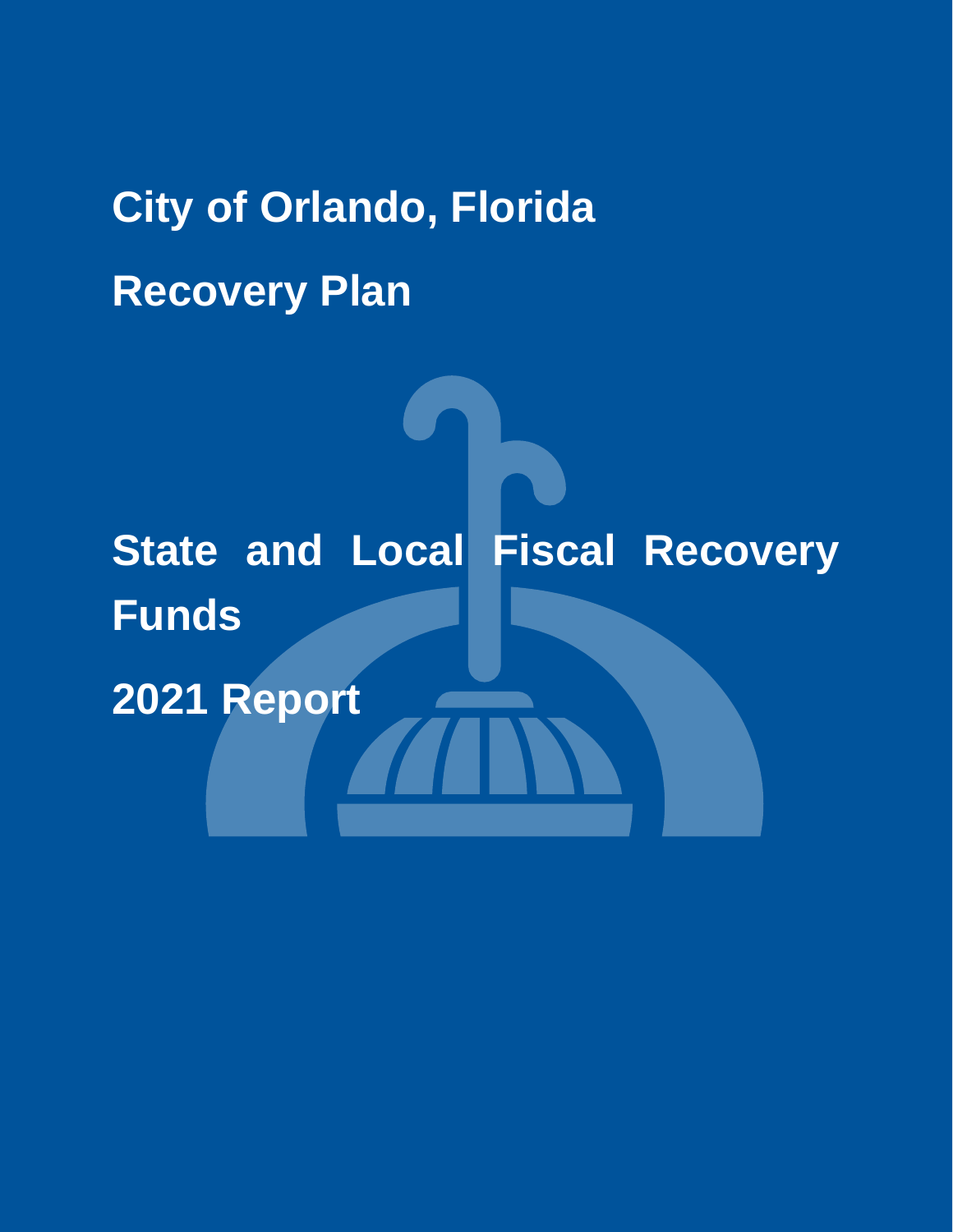#### City of Orlando 2021 Recovery Plan

#### **Contents**

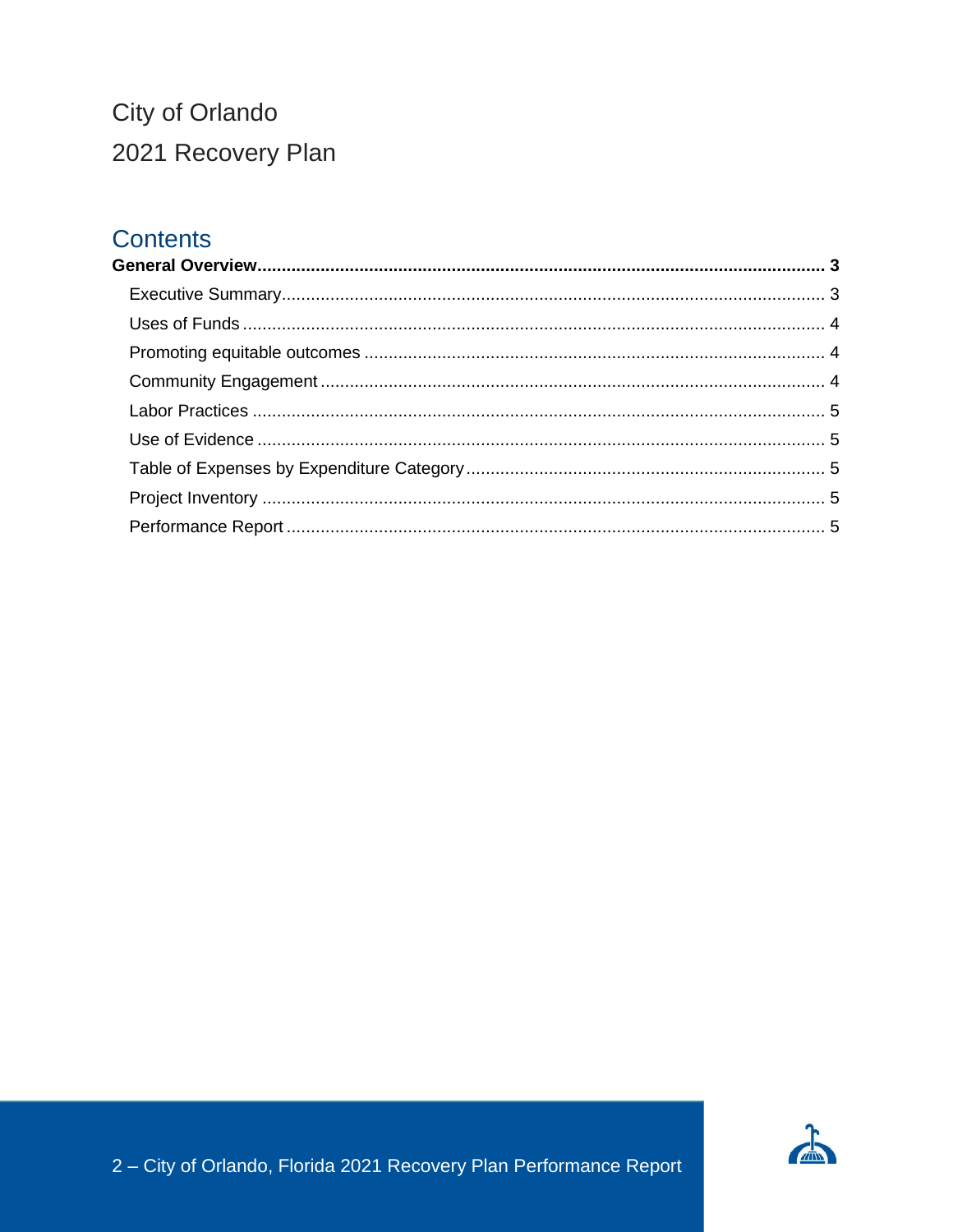## <span id="page-2-0"></span>General Overview

#### <span id="page-2-1"></span>Executive Summary

The City of Orlando, Florida ("City") was allocated approximately \$58 million in American Rescue Plan Act ("ARPA") funding, half of which (approximately \$29 million) has been received as of June 2021. The remaining half, or second installment, should be received during the middle of 2022.

The City has not adopted a formal plan for this funding and, to date, has not expended any of the ARPA funding. It is anticipated that the adopted plan for distribution will have a focus on supporting the following City priorities:

- Homelessness
- Affordable housing
- Broadband access
- Economic opportunity
- Downtown revitalization

This funding provides the City with substantial resources for projects that will help support a strong and equitable recovery from the COVID-19 pandemic and economic downturn especially in communities that were most disproportionately impacted by the pandemic.

The City's ARPA website will be updated frequently with reports and information on projects:

<span id="page-2-2"></span>[https://www.orlando.gov/Our-Government/Departments-Offices/OBFS/Management](https://www.orlando.gov/Our-Government/Departments-Offices/OBFS/Management-and-Budget/American-Rescue-Plan-Act-2021)[and-Budget/American-Rescue-Plan-Act-2021](https://www.orlando.gov/Our-Government/Departments-Offices/OBFS/Management-and-Budget/American-Rescue-Plan-Act-2021)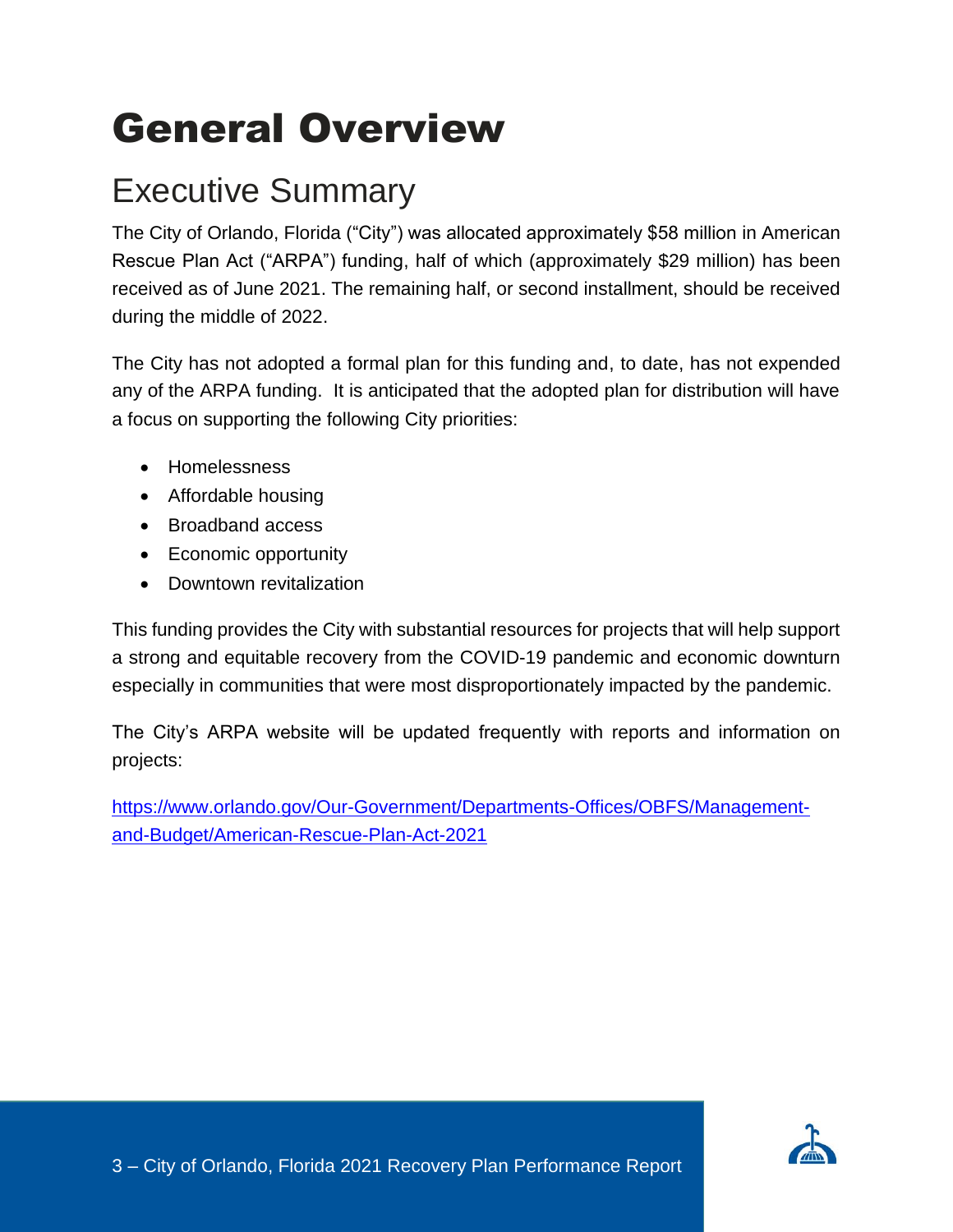#### Uses of Funds

As of July 31, 2021, the City has not obligated or spent any of its ARPA funding.

The City is evaluating and developing a strategy for distribution with a focus on supporting the following priorities:

- Homelessness
- Affordable housing
- Broadband access
- Economic opportunity
- Downtown revitalization

The City also received Emergency Rental Assistance Program (ERAP) funding of \$8.7 million for Round 1 and \$6.9 million for Round 2. The ERAP Round 1 program is underway to assist eligible households unable to pay rent.

#### <span id="page-3-0"></span>Promoting equitable outcomes

The City is committed to spending funding projects that promote equity. As the City has not yet adopted a formal plan for this funding, future reports will include an update on goals and outcomes.

#### <span id="page-3-1"></span>Community Engagement

The City and its Mayor and Commissioners have strong engagement with its residents, community-based organizations, and the communities in general. The City has not yet adopted a formal plan for this funding. When the adopted plan is presented to the Mayor and Commissioners, it will be at a public forum where residents and the community can attend and participate in those meetings live or virtually.

Interested residents and community members will also be able to refer to the City's website for additional information at

[https://www.orlando.gov/Our-Government/Departments-Offices/OBFS/Management](https://www.orlando.gov/Our-Government/Departments-Offices/OBFS/Management-and-Budget/American-Rescue-Plan-Act-2021)[and-Budget/American-Rescue-Plan-Act-2021](https://www.orlando.gov/Our-Government/Departments-Offices/OBFS/Management-and-Budget/American-Rescue-Plan-Act-2021)